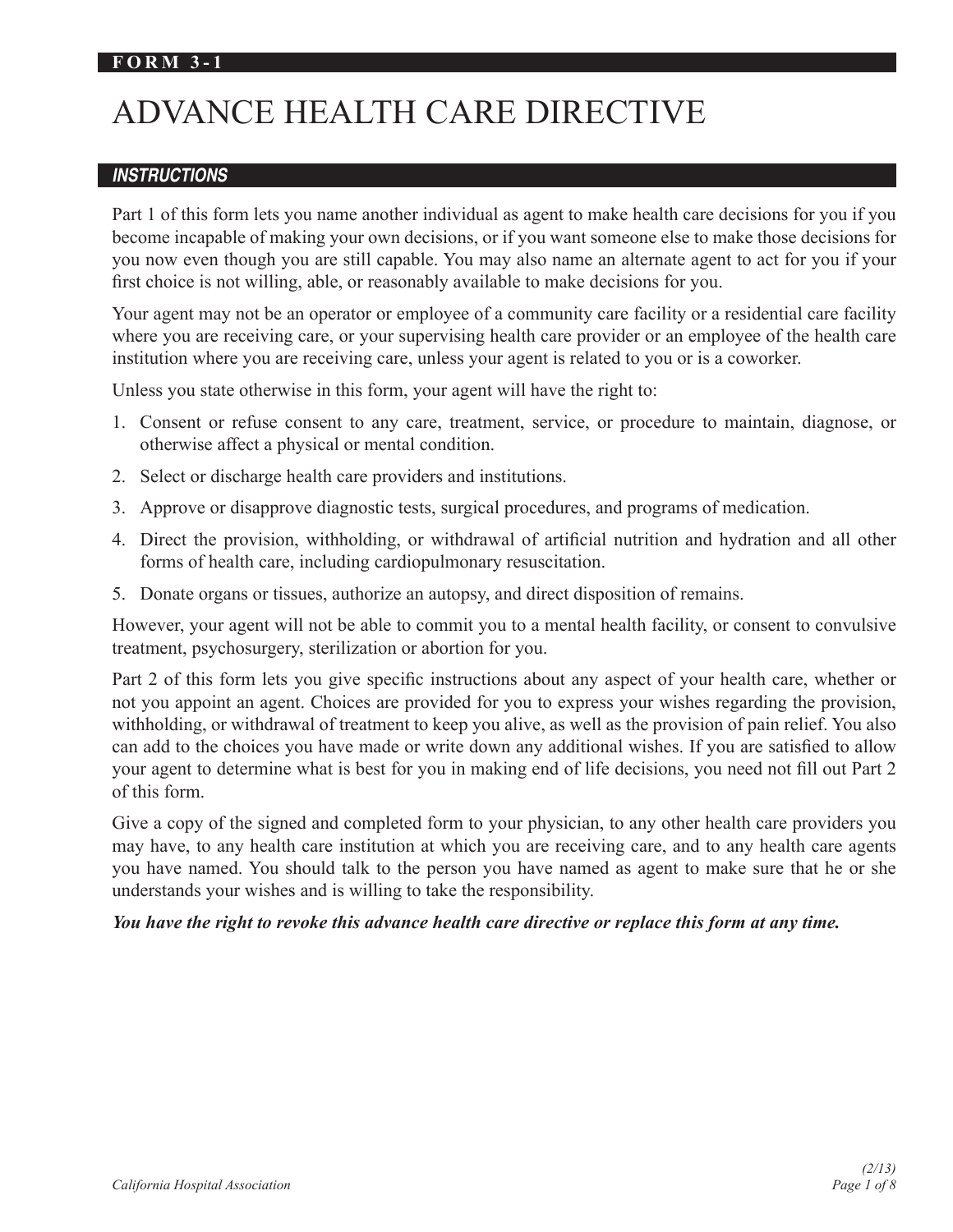| Date of Birth: 2008 and 2008 and 2008 and 2008 and 2008 and 2008 and 2008 and 2008 and 2008 and 2008 and 2008 and 2008 and 2008 and 2008 and 2008 and 2008 and 2008 and 2008 and 2008 and 2008 and 2008 and 2008 and 2008 and |              |              |
|-------------------------------------------------------------------------------------------------------------------------------------------------------------------------------------------------------------------------------|--------------|--------------|
| PART 1 - POWER OF ATTORNEY FOR HEALTH CARE                                                                                                                                                                                    |              |              |
| <b>DESIGNATION OF AGENT:</b>                                                                                                                                                                                                  |              |              |
| I designate the following individual as my agent to make health care decisions for me:                                                                                                                                        |              |              |
|                                                                                                                                                                                                                               |              |              |
|                                                                                                                                                                                                                               |              |              |
| (home phone)                                                                                                                                                                                                                  | (work phone) | (cell/pager) |
|                                                                                                                                                                                                                               |              |              |
| OPTIONAL: If I revoke my agent's authority or if my agent is not willing, able, or reasonably available<br>to make a health care decision for me, I designate as my first alternate agent:                                    |              |              |
|                                                                                                                                                                                                                               |              |              |
| (home phone)                                                                                                                                                                                                                  | (work phone) | (cell/pager) |
| OPTIONAL: If I revoke the authority of my agent and first alternate agent or if neither is willing, able,<br>or reasonably available to make a health care decision for me, I designate as my second alternate agent:         |              |              |
|                                                                                                                                                                                                                               |              |              |
|                                                                                                                                                                                                                               |              |              |
|                                                                                                                                                                                                                               |              |              |
| Telephone:<br>(home phone)                                                                                                                                                                                                    | (work phone) |              |

# *AGENT'S AUTHORITY:*

My agent is authorized to make all health care decisions for me, including decisions to provide, withhold, or withdraw artificial nutrition and hydration and all other forms of health care to keep me alive, except as I state here:

*(Add additional sheets if needed.)*

 $\overline{a}$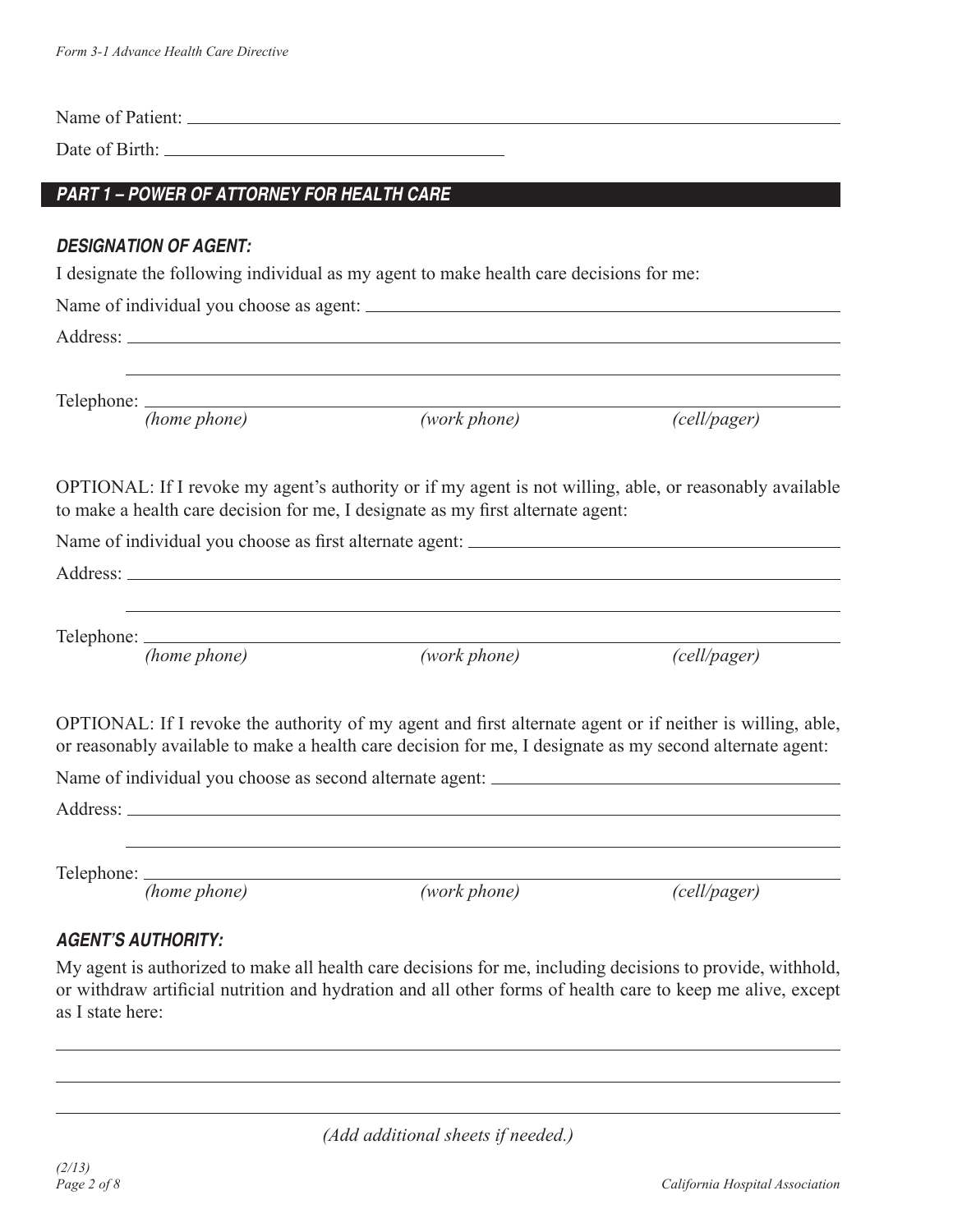#### *WHEN AGENT'S AUTHORITY BECOMES EFFECTIVE:*

My agent's authority becomes effective when my primary physician determines that I am unable to make my own health care decisions.

 $\overline{a}$ *(Initial here)*

## **OR**

 $\overline{a}$ 

 $\overline{a}$ 

My agent's authority to make health care decisions for me takes effect immediately.

*(Initial here)*

## *AGENT'S OBLIGATION:*

My agent shall make health care decisions for me in accordance with this power of attorney for health care, any instructions I give in Part 2 of this form, and my other wishes to the extent known to my agent. To the extent my wishes are unknown, my agent shall make health care decisions for me in accordance with what my agent determines to be in my best interest. In determining my best interest, my agent shall consider my personal values to the extent known to my agent.

## *AGENT'S POSTDEATH AUTHORITY:*

My agent is authorized to make anatomical gifts, authorize an autopsy and direct disposition of my remains, except as I state here or in Part 3 of this form:

*(Add additional sheets if needed.)*

#### *NOMINATION OF CONSERVATOR:*

If a conservator of my person needs to be appointed for me by a court, I nominate the agent designated in this form. If that agent is not willing, able or reasonably available to act as conservator, I nominate the alternate agents whom I have named, in the order designated.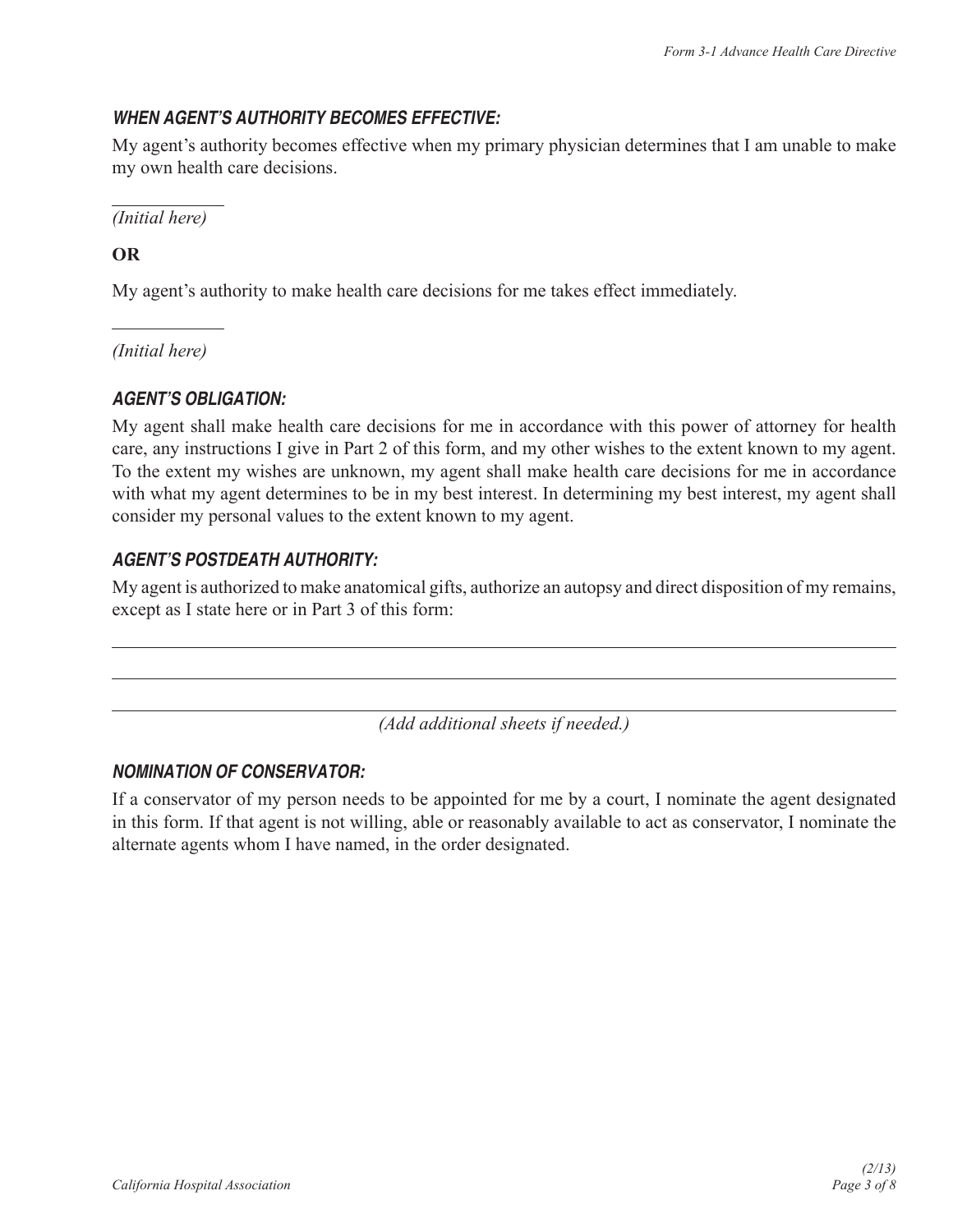## *PART 2 – INSTRUCTIONS FOR HEALTH CARE*

If you fill out this part of the form, you may strike any wording you do not want.

#### *END OF LIFE DECISIONS:*

I direct that my health care providers and others involved in my care provide, withhold, or withdraw treatment in accordance with the choice I have marked below:

#### *Choice Not To Prolong Life:*

#### *(Initial here)*

I do not want my life to be prolonged if (1) I have an incurable and irreversible condition that will result in my death within a relatively short time, (2) I become unconscious and, to a reasonable degree of medical certainty, I will not regain consciousness, or (3) the likely risks and burdens of treatment would outweigh the expected benefits,

#### **OR**

 $\overline{a}$ 

 $\overline{a}$ 

## *Choice To Prolong Life:*

## *(Initial here)*

I want my life to be prolonged as long as possible within the limits of generally accepted health care standards.

## *RELIEF FROM PAIN:*

Except as I state in the following space, I direct that treatment for alleviation of pain or discomfort be provided at all times, even if it hastens my death:

*(Add additional sheets if needed.)*

# *OTHER WISHES:*

(If you do not agree with any of the optional choices above and wish to write your own, or if you wish to add to the instructions you have given above, you may do so here.) I direct that:

*(Add additional sheets if needed.)*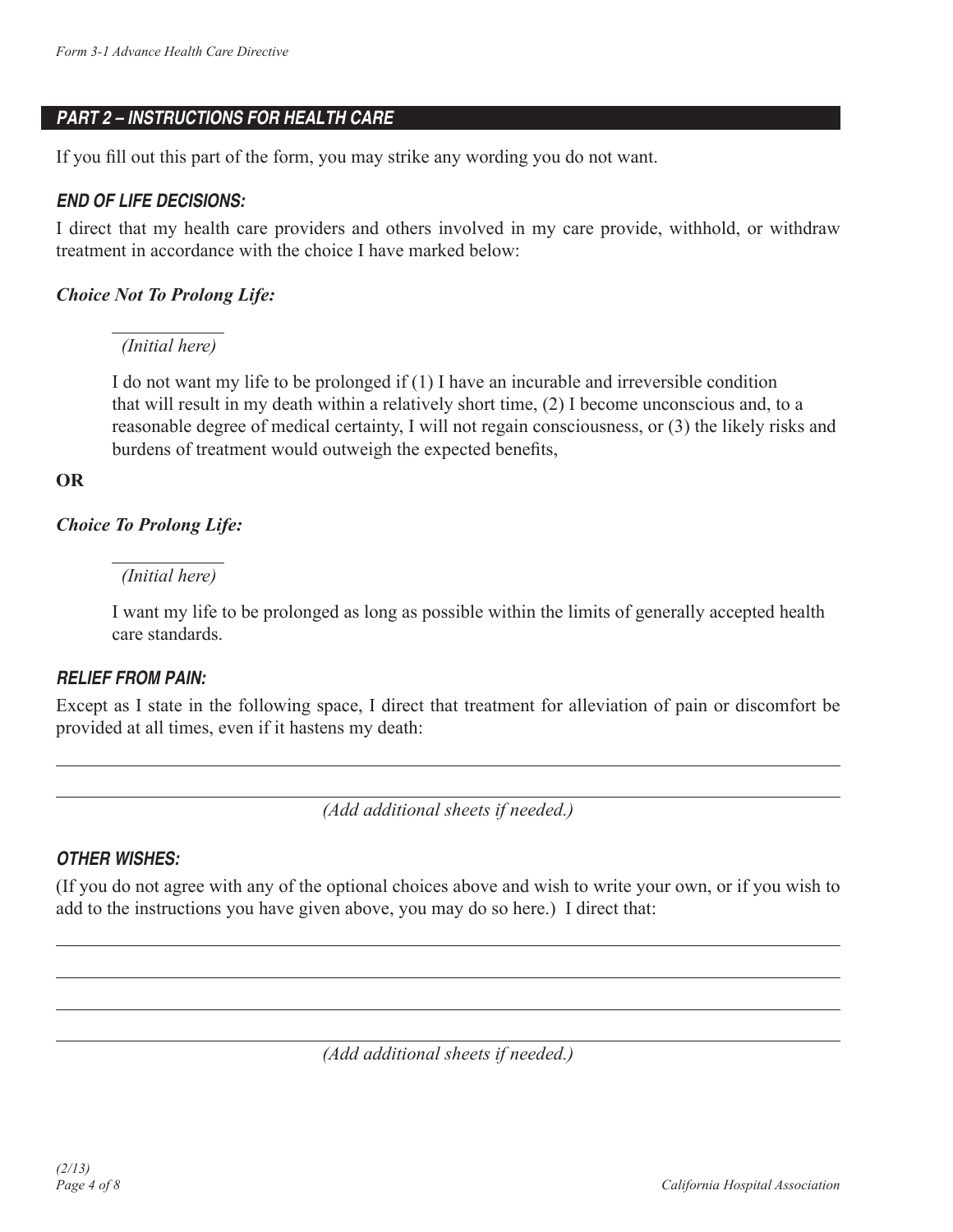#### *PART 3 – DONATION OF ORGANS AT DEATH (OPTIONAL)*

I. Upon my death:

I give any needed organs, tissues, or parts. *(Initial here)*

 *(Initial here)*

#### **OR**

I do *not* authorize the donation of any organs, tissues or parts.

#### **OR**

 $\overline{a}$ 

I give the following organs, tissues, or parts only:

*(Initial here)*

II. If you wish to donate organs, tissues, or parts, you must complete II. and III.

My gift is for the following purposes:

Transplant Research  *(Initial here) (Initial here)* Therapy *(Initial here)* Education *(Initial here)* Equation *(Initial here)* 

III. I understand that tissue banks work with both nonprofit and for-profit tissue processors and distributors. It is possible that donated skin may be used for cosmetic or reconstructive surgery purposes. It is possible that donated tissue may be used for transplants outside of the United States.

1. My donated skin may be used for cosmetic surgery purposes.

 $Yes \frac{1}{\text{Initial here}}$ *(Initial here) (Initial here)*

2. My donated tissue may be used for applications outside of the United States.

 $Yes \frac{1}{\text{Initial here}}$ *(Initial here) (Initial here)*

3. My donated tissue may be used by for-profit tissue processors and distributors.

Yes *(Initial here)* No *(Initial here)* No *(Initial here)* 

(Health and Safety Code Section 7158.3)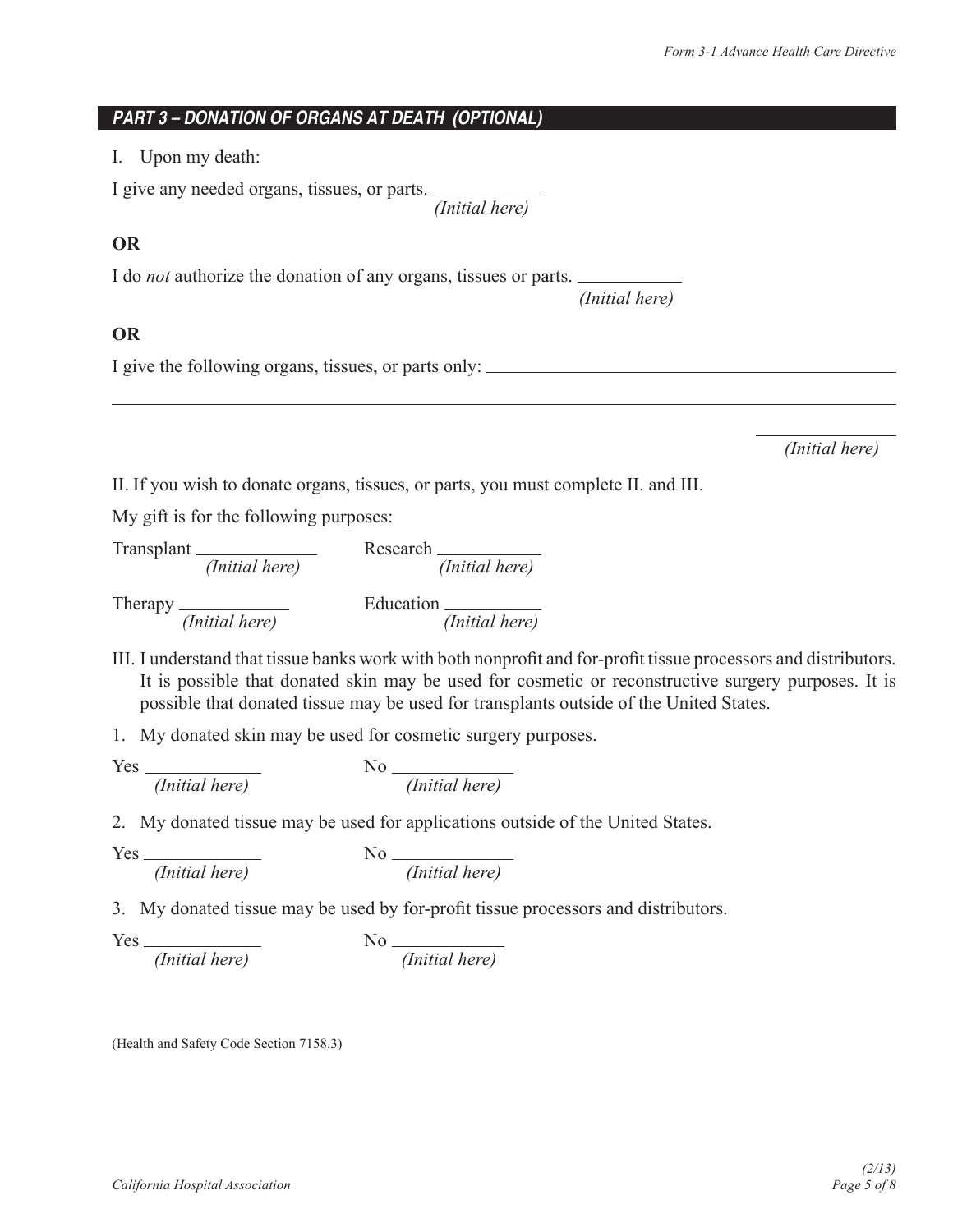## *PART 4 – PRIMARY PHYSICIAN (OPTIONAL)*

I designate the following physician as my primary physician:

| OPTIONAL: If the physician I have designated above is not willing, able, or reasonably available to act<br>as my primary physician, I designate the following physician as my primary physician: |
|--------------------------------------------------------------------------------------------------------------------------------------------------------------------------------------------------|

| Name of Physician: _ |  |  |  |
|----------------------|--|--|--|
| Telephone:           |  |  |  |
| Address:             |  |  |  |
|                      |  |  |  |

## *PART 5 – SIGNATURE*

The form must be signed by you and by two qualified witnesses, or acknowledged before a notary public.

#### *SIGNATURE:*

Sign and date the form here:

| Date: $\frac{1}{2}$              | Time: | AM/PM |
|----------------------------------|-------|-------|
| Signature: $\frac{1}{(patient)}$ |       |       |
| (patient)                        |       |       |
|                                  |       |       |

#### *STATEMENT OF WITNESSES:*

I declare under penalty of perjury under the laws of California (1) that the individual who signed or acknowledged this advance health care directive is personally known to me, or that the individual's identity was proven to me by convincing evidence, (2) that the individual signed or acknowledged this advance directive in my presence, (3) that the individual appears to be of sound mind and under no duress, fraud, or undue influence, (4) that I am not a person appointed as agent by this advance directive, and (5) that I am not the individual's health care provider, an employee of the individual's health care provider, the operator of a community care facility, an employee of an operator of a community care facility, the operator of a residential care facility for the elderly, nor an employee of an operator of a residential care facility for the elderly.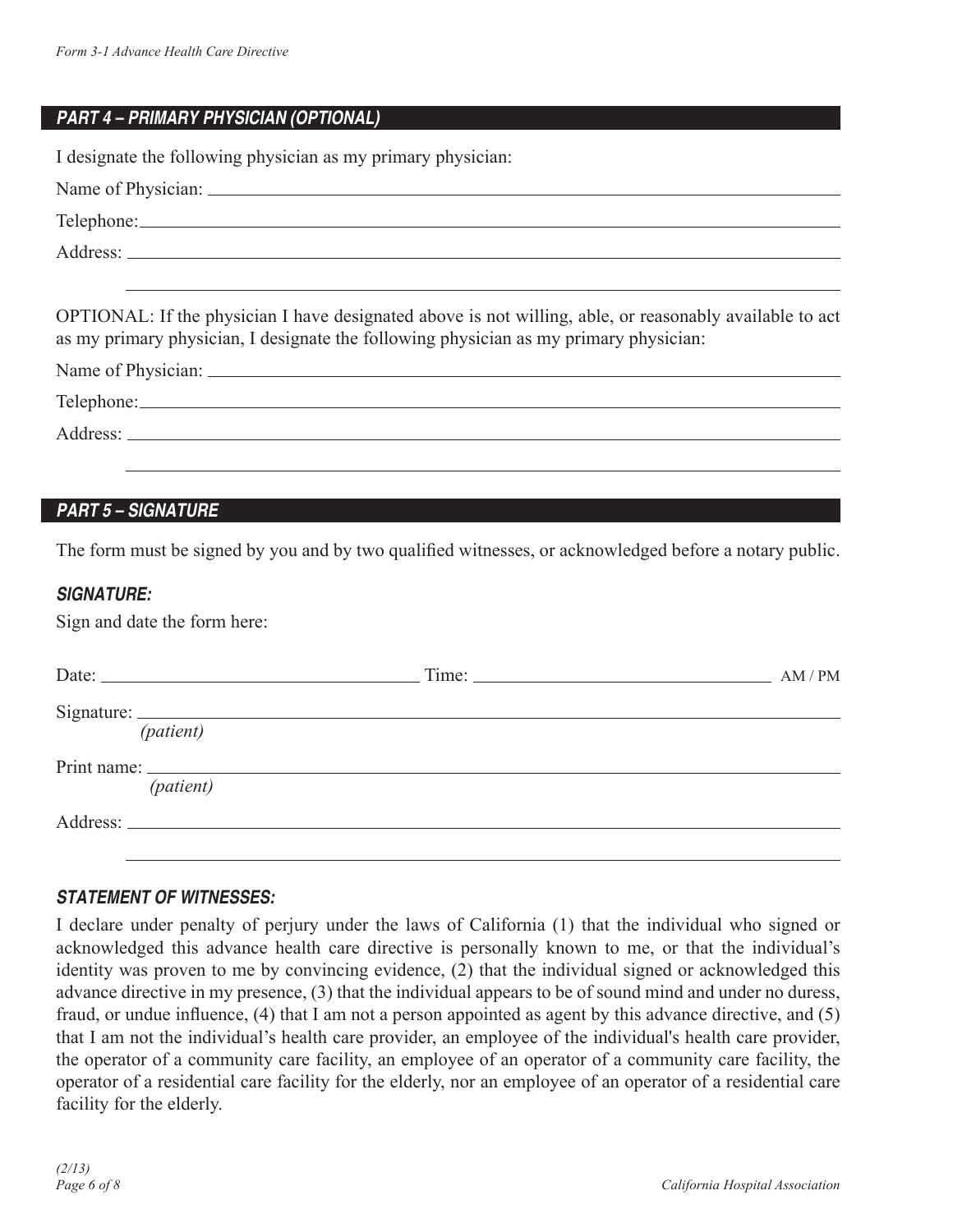#### *FIRST WITNESS*

| (witness)             |                                                                                                                       |  |
|-----------------------|-----------------------------------------------------------------------------------------------------------------------|--|
| (witness)             |                                                                                                                       |  |
| <b>SECOND WITNESS</b> |                                                                                                                       |  |
|                       |                                                                                                                       |  |
|                       |                                                                                                                       |  |
|                       |                                                                                                                       |  |
| (witness)             |                                                                                                                       |  |
| (witness)             | <u> 1989 - John Stone, markin samani ya kutoka mwaka wa 1989 - Andrea mwaka wa 1989 - Andrea mwaka wa 1989 - Andr</u> |  |

#### *ADDITIONAL STATEMENT OF WITNESSES:*

At least one of the above witnesses must also sign the following declaration:

I further declare under penalty of perjury under the laws of California that I am not related to the individual executing this advance health care directive by blood, marriage, or adoption, and to the best of my knowledge, I am not entitled to any part of the individual's estate upon his or her death under a will now existing or by operation of law.

| Date: $\qquad \qquad$ | $\overline{\text{Time:}}$ | AM/PM |
|-----------------------|---------------------------|-------|
| Signature:            |                           |       |
| (witness)             |                           |       |
|                       |                           |       |
| (witness)             |                           |       |